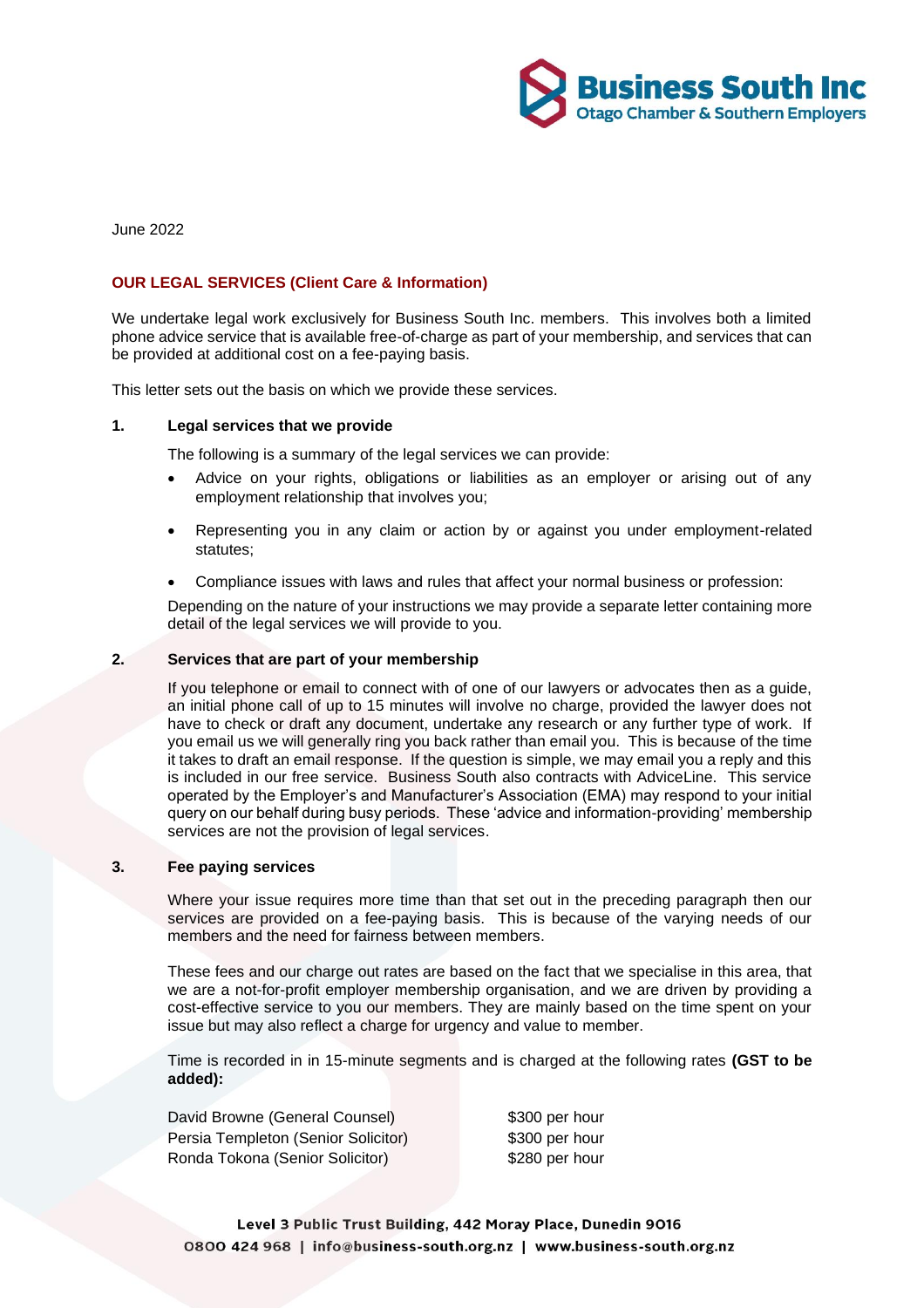Additional expenses such as overnight travel costs and payments to third parties may also apply although we generally don't charge for travel within Otago and Southland. The person handling your issue will normally be the person who is first point of contact on the matter but may be any member of our team.

We will send you invoices monthly for the services provided in the previous month and are due for payment when rendered. Accounts not paid by the  $20<sup>th</sup>$  of the month following invoice may incur interest at the rate quoted on your monthly statement.

# **4. Professional Indemnity Insurance**

Business South Inc currently holds Professional Indemnity Insurance which exceeds the current minimum standard specified by the New Zealand Law Society.

# **5. Lawyers Fidelity Fund**

Members are **NOT** covered by this fund because we do not handle money or valuables on behalf of members. We do not receive or hold money or other valuable property on behalf of members nor invest money on behalf of others nor run a trust account nor receive fees or disbursements in advance of an invoice being issued. The Lawyers' Fidelity Fund is designed to provide clients of lawyers with protection against pecuniary loss arising from theft by lawyers where they do provide those services.

### **6. Complaints**

We maintain a procedure for handling member complaints designed to ensure that a complaint is dealt with promptly and fairly. If you have a complaint about our services or charges, you may refer your complaint to the Solicitor or advocate who has or had day to day responsibility for your work, or directly to David Browne, General Counsel, Manager Legal & HR Services (david.browne@business-south.org.nz) or 021 225 6938.

If you do not wish to refer your complaint to that person, or you are not satisfied with that person's response to your complaint, you may refer it to the Law Society which also maintains a complaints service and you are able to make a complaint to that service if the work was undertaken by one of our lawyers. To do so you should contact the New Zealand Law Society on Freephone 0800 261 801 or by email at [complaints@lawsociety.org.nz](mailto:complaints@lawsociety.org.nz) or write to PO Box 5041, Wellington 6140, New Zealand or 26 Waring Taylor Street, Wellington.

# **7. Client Care and Service**

By regulation we are required to advise you of the following New Zealand Law Society client care and service information.

Whatever legal services your lawyer is providing, he or she must:

- Act competently, in a timely way, and in accordance with instructions received and arrangements made.
- Protect and promote your interests and act for you free from compromising influences or loyalties.
- Discuss with you your objectives and how they should best be achieved.
- Provide you with information about the work to be done, who will do it and the way the services will be provided.
- Charge you a fee that is fair and reasonable and let you know how and when you will be billed.

Level 3 Public Trust Building, 442 Moray Place, Dunedin 9016 0800 424 968 | info@business-south.org.nz | www.business-south.org.nz